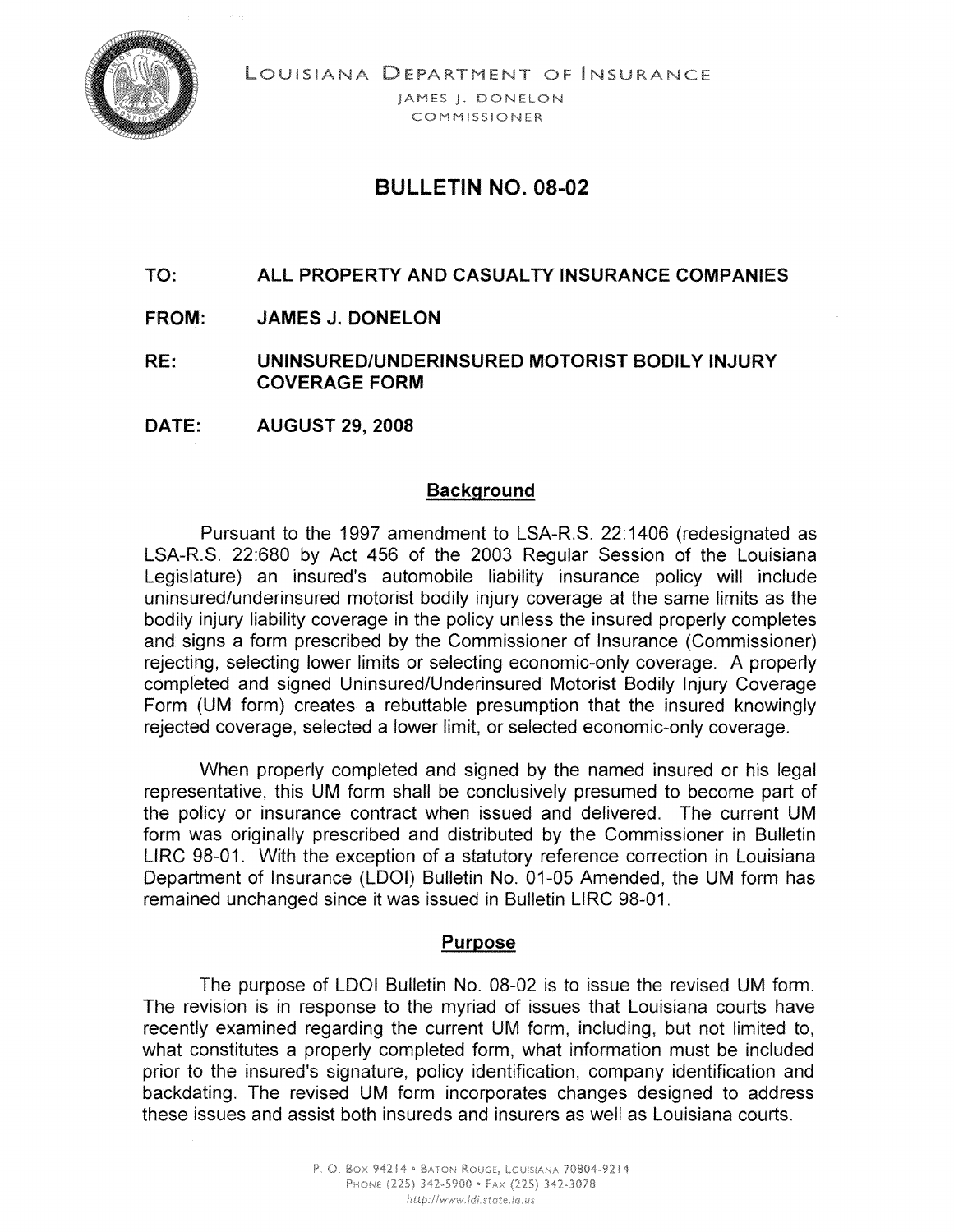Bulletin No. 08-02 August 29, 2008 Page 2

The Commissioner hereby gives notice that all property and casualty insurers writing automobile liability insurance in Louisiana shall be required to use the revised UM form in accordance with the following instructions and information:

#### **Important Dates**

- Between September 1, 2008, and January 1, 2010, a company, at its option, may utilize the revised UM form issued with LDOI Bulletin No. 08- 02 or the UM form issued with Bulletin L1RC 98-01.
- On or after January 1, 2010, all UM selections/rejections for new policies as well as modifications to the limits of liability of in-force policies shall be executed on the revised UM form issued with LDOI Bulletin No. 08-02. A UM form is "executed" on the date the policy or policy endorsement takes effect. For example, with a new policy, a UM form completed before January 1, 2010 is not "executed" until the date the policy takes effect, i.e. the beginning of the policy period. If the UM form is not obtained or is improperly completed, it will be presumed that the policyholder purchased uninsured/underinsured motorist bodily injury (UMBI) coverage at the same limit as the bodily injury liability coverage set forth in the policy.
- A properly completed and signed UM form executed prior to January 1, 2010 shall remain valid for the life of the policy unless there are modifications to the bodily injury limits of liability or the UMBI coverage.

#### **Important Form Changes**

- **• Option to "select" UMBI coverage** The revised UM form removes the option to "select" UMBI coverage with the same bodily injury liability limits set forth in the policy. An insured is not required to "select" UMBI coverage at the same limit as the bodily injury liability coverage set forth in the policy under LSA-R.S. 22:680, because such coverage is statutorily presumed absent a properly completed and signed UM form indicating a different choice.
- **• Policy number and other policy identification information** The revised UM form includes two boxes on the lower right hand corner of the form.
	- The upper box contains an area that the insurer may use for policy information purposes (e.g. policy number, binder number number, application number, etc.). This box does not need to be filled in for the form to be properly completed.
	- The lower box must contain one of the following: the individual company name, the group name, or the insurer's logo.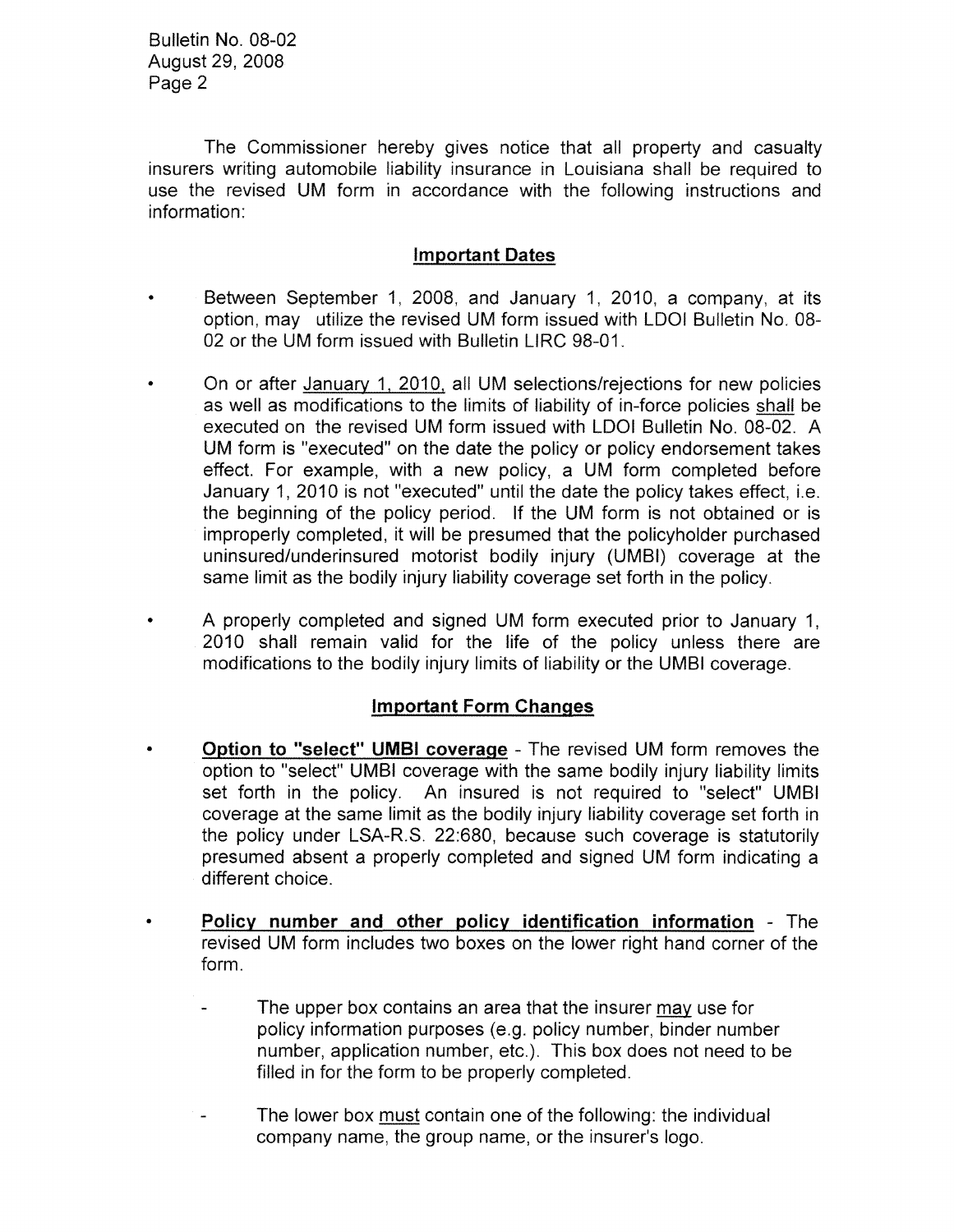Bulletin No. 08-02 August 29,2008 Page 3

**• Combined single limits** - The revised UM form now provides an option for combined single limits.

#### **Other Information and Instructions**

- A policy effective date is not explicitly stated on the revised UM form because the form is conclusively presumed to become part of the insurance contract. The date on the insurance contract is sufficient for identifying the effective date of the revised UM form.
- The revised UM form does not have to be physically attached to the policy to conclusively become part of the policy.
- If an insurer offers economic-only UMBI, the insurer must make a form filing and obtain approval from the Louisiana Department of Insurance.
- The following tasks must be completed by the insured:
	- His/Her signature
	- His/Her printed name to identify his/her signature
	- The date the form is completed
	- Initials to select/reject UMBI coverage prior to signing the form.
- If the insured selects lower limits (available in options 1 and 3 of the revised UM form) the exact amount of coverage must be printed on the appropriate line on the revised UM form prior to the insured signing the form.

Questions regarding LDOI Bulletin No. 08-02 should be directed to the Director of Policy Forms, Office of Property and Casualty, at the Louisiana Department of Insurance at 225-342-1258.

Baton Rouge, Louisiana this 29th day of August, 2008.

**JAMÉS J. DONELON** COMMISS/ONER OF INSURANCE